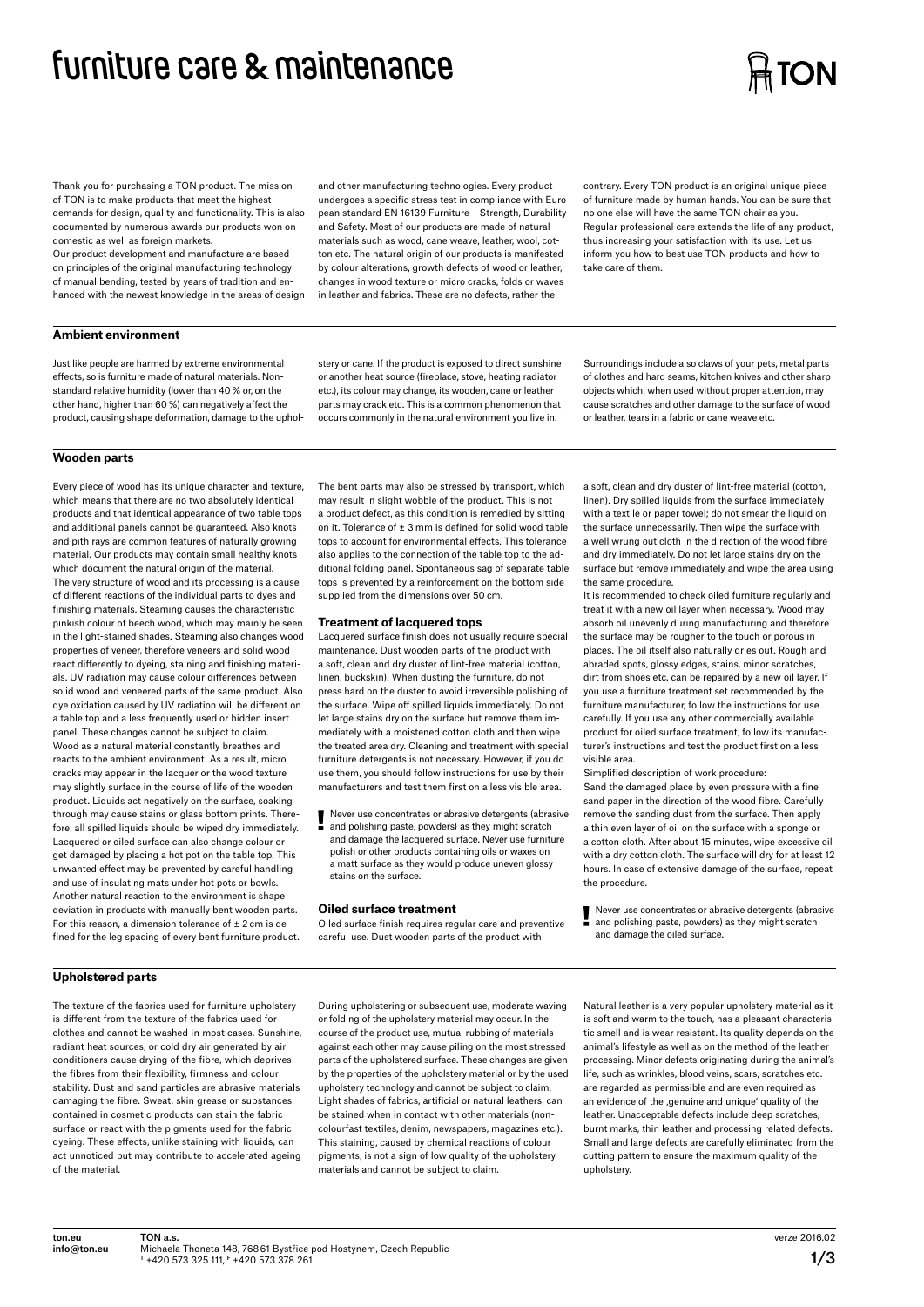# **TON**

In case of products with removable seat or backrest parts with exchangeable upholstery, the PUR foam should be protected against liquid soaking by a cover made of a waterproof material Sanapur. This material is washable, provided with antibacterial treatment and easy to maintain.

International cleaning symbols inform about proper care of the material.

#### **Fabric and artificial leather treatment**

Remove dust regularly with a vacuum cleaner with fine suction force and then comb the surface with a soft brush in the pile direction. Wipe the fabrics from time to time with a moistened white cotton cloth or buckskin to prevent excessive drying of the fibre by dry air in the room. Dry spilled liquids from the surface immediately with a white cotton or paper towel; do not smear the liquid on the surface unnecessarily. Do not let coarse impurities dry on the surface but remove them immediately with a dull object (such as a spoon). Finer impurities can be cleaned with lukewarm water (up to 30  °C) with a non-aggressive washing detergent. Do not scrub stains but wipe them off carefully with a moistened sponge. Wipe the stains from the edge towards the centre (or in the pile direction) to avoid making them larger. Do not

press the solution to the fabric so as not to wet it excessively. Dry excessive moisture with a dry cloth again. Let the surface dry in room temperature, do not dry it in the sun, near heat sources, by hair dryers etc. Comb the dry fabric with a soft brush in the pile direction. In case of severe staining, use dry foam, an upholstery cleaner or chemical cleaner according to the symbol on the fabric. Foam shampooing should carefully follow the instructions of the detergent manufacturer. If you do not want to risk in-house cleaning or do not know how to do it, ask a specialised company.

Pilling may be removed by brushing with a fine brush. Synthetic fibre is firmer and therefore pilling may be removed by careful cutting off with scissors or by means of special blades. Never tear the pilling off the fabric by force. There is no guarantee that the pilling will not reappear after their removal.

Artificial leather is usually undemanding in maintenance. Remove dust regularly with a fine suction force of your vacuum cleaner or with a wet cotton cloth. Dry spilled liquids immediately by a dry cotton or paper towel. Do not let other stains dry on the surface but remove them from the surface immediately with lukewarm water. Wipe the surface carefully with a moistened cotton cloth and dry with a dry towel.

#### **Natural leather treatment**

Remove dust regularly with a fine suction force of your vacuum cleaner or with a wet cotton cloth. Dry spilled liquids immediately with a dry cotton or paper towel. Do not let other stains dry on the surface but remove them from the surface immediately with lukewarm water. Wipe the surface carefully with a moistened cotton cloth and dry with a dry towel. Once the leather absorbs the liquid, the staining may be irreversible! Complex leather cleaning and conservation by special leather cleaners is recommended to be done 2–4 times a year depending on the intensity of the furniture use. When using any of these cleaners, follow the manufacturer's instructions and test the product first on a less visible area.

Never use chemical solvents or removers (acetone, benzene, trichloroethylene) or abrasive cleaning paste for fabrics, artificial and natural leathers. Never use polishes or oil- or wax-based products for artificial leather cleaning as they might produce uneven glossy stains on the surface. When cleaning, prevent contact of the detergent with the wooden parts of the product. Do not use hot water or steam cleaners to avoid damage to the upholstery material and do not expose the wooden parts to excessive moisture and heat.

# **Other parts**

The cane in our products is purely natural. Today, readymade cane sheets are used instead of hand-weaving. The sheets are made from the inner part of the stem of rattan liana from the forests of Southeast Asia. Before being processed, the cane sheet is moistened to become flexible and then pressed into the groove in the seat or backrest by twisted rattan strings. Drying out then results in the required tensioning of the cane. Rattan fibre as a natural material naturally frays. During processing, the cane surface is smoothened with an electric razor. Cane may crack in a dry and warm environment or by excessive pressure in one place, therefore never kneel or stand on the cane parts of the furniture. Swivel chairs (types 503, 505, 523) swivel thanks to a simple cast iron mechanism. Swivel is always accompanied by height change, as the swivel mechanism is not connected with mechanical control in these products. Maximum unscrewing and complete disconnection of the parts is prevented by a safety lock (metal stop). Please note that products supplied before the end of 2014 are not yet equipped with the safety lock and therefore complete unscrewing (i.e. screwing over

68  cm), disconnection and fall may still occur. Please note that swivel chairs (type 503, 523) are designed for home use only; they do not comply with certification for office furniture.

Surfaces made of high-pressure laminate are extremely resistant to scratch, cigarette ash, temperatures up to 180  °C, standard liquids and alcohol. However, careful handling is always recommended. It is not recommended to expose joints and edges to long-term water effect which might damage the edge glue, lipping or chipboard. Glass tops of our products are made of hardened safety glass highly resistant to impact and extreme temperature changes. Table top thickness and light transmittance may differ depending on the model. Even though the glass is hardened for increased safety, never sit or stand on the glass tops.

#### **Treatment of other parts**

Remove dust from the cane parts regularly with a vacuum cleaner with fine suction force or comb the surface carefully with a soft brush. Wipe the cane from time to time with a slightly moistened white cotton cloth or buckskin to prevent excessive drying of the fibre by dry air in the room and let dry naturally. Other parts of the product may be cleaned with standard cleaning detergents designed for the particular material (plastic, metal, glass etc.). When using any of these cleaners, follow the manufacturer's instructions and test the product first on a less visible area. Severe staining may be removed with lukewarm water. Don't forget to wipe the surface dry with a soft cotton cloth. The cast iron swivel mechanism of chair types 503, 505, 523 does not need special lubrication. However, a one-time application of a very thin layer of silicone oil will do no harm. To prevent furniture or floor material damage, it is recommended to check the glides for wear or damage regularly.

Never use chemical solvents or removers (acetone, benzene, trichloroethylene) or abrasive cleaning paste for any other material of your product. As for laminated surface, never use polishes or oil- or wax-based products, as they might produce uneven glossy stains on the surface.

#### **Product assembly and joint check**

Follow the Assembly Instructions when assembling the purchased product. Assemble tables on a suitable soft surface. This will prevent mechanical damage to the table top. After completing the assembly, take the table out from the carton wrap and put it on legs. The table should be handled by the number of persons recommended in the Assembly Instructions. Otherwise you might cause damage to the legs, the table top or the folding mechanism.

Regularly check and tighten all screws and bolts used for

connections of the individual parts. This will increase the life and overall strength of the product. Increased clearance of the joints may result in excessive stress on parts and subsequent damage to the product.

### **Important information**

After the end of the furniture service life treat it as waste, that is hand it over to an authorised waste disposal company for environmental disposal. Please follow all the instructions and recommendations

contained herein. Regular professional care will extend the life of your product. In addition, professional care

may be required for application of warranty claims. In case of your failure to follow the above-mentioned instructions and recommendations, the manufacturer takes no responsibility for potential damage caused by inappropriate use or handling of the product. TON strives to continuously improve all its products.

Therefore please note that changes of the used materials, structure or surface finish may occur at any time. This may also be connected with changes of instructions or recommendations for use of the products.

ton.eu info@ton.eu